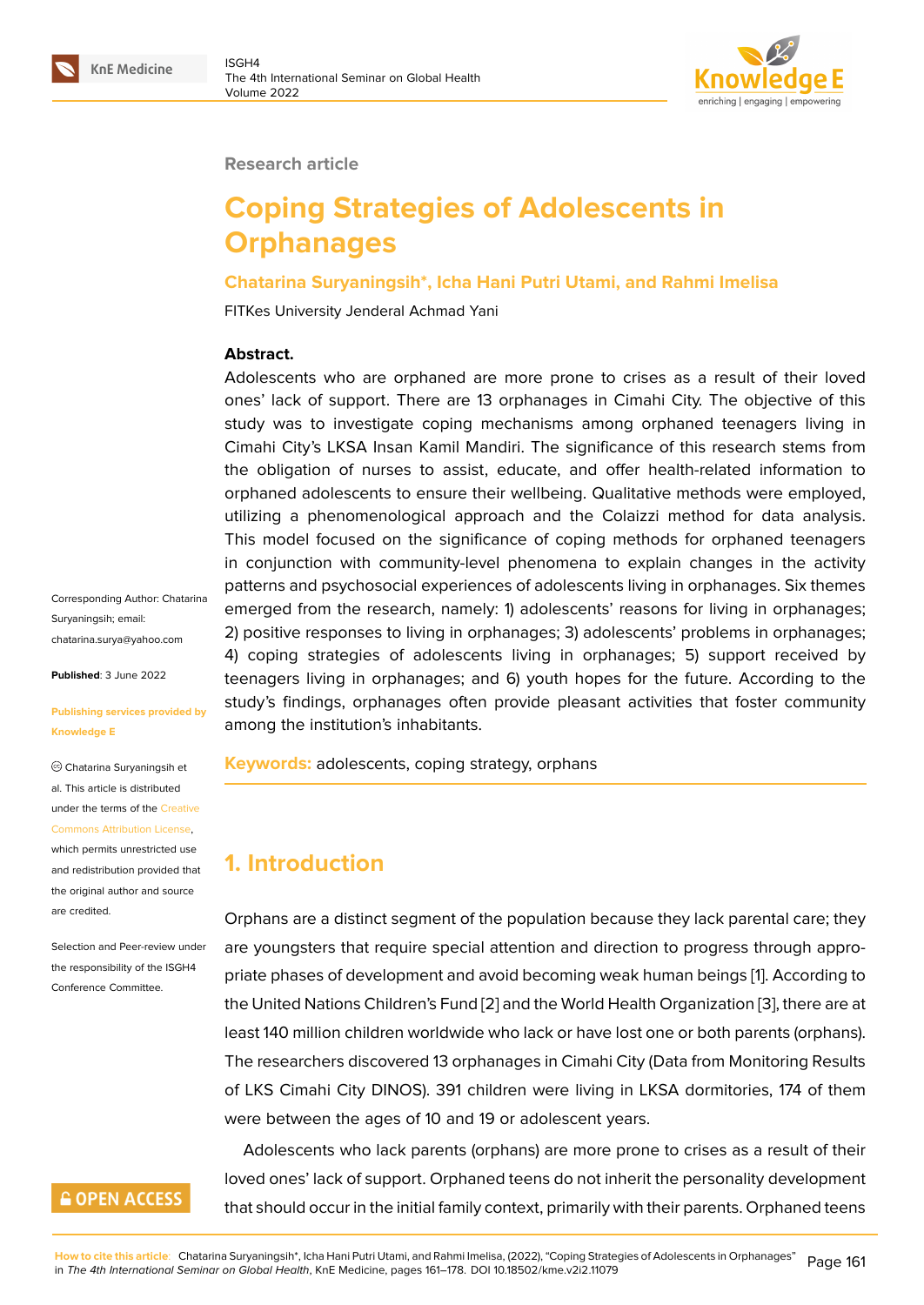are needed to mature more quickly than other teenagers to handle difficulties in their surroundings [4]. Adolescents require effective methods and mentorship to accomplish their growth and development goals. Orphans require adequate therapy and a support structure. Adolescents require counseling to go through typical developmental phases; youngsters m[ay](#page-16-3) lack understanding about reproductive health and education, and therapy will prepare them for new responsibilities [5].

While adolescents coping methods will vary, improper coping strategies might result in more serious psychological issues. Coping strategies are mostly concerned with issues and emotions. When a person is unable t[o o](#page-16-4)vercome barriers to satisfying his wants, offensive conduct such as rage and hostility will manifest. Adolescents will have an increased comfort level with being alone, resulting in psychological and physiological symptoms [6]. Coping methods employed by orphaned teens are also evident in the findings of [4]. The research identifies four dimensions of resilience, or the capacity to adapt and persevere in challenging conditions. There are eight coping strategies for adolescent [p](#page-16-5)articipants who experience psychological problems, including a spiritual approach, [su](#page-16-3)pportive friends or family, suppressing feelings of sadness and longing, diverting feelings of sadness with other activities, abusing substances, behaving badly, and being indifferent to the surrounding environment [7].

Adolescents' coping mechanisms are unique to them, and poor coping strategies can lead to more serious psychological issues. Problems and emotions are crucial to coping techniques. Because they lack the suppor[t](#page-16-6) of their loved ones, orphaned teenagers are more vulnerable to catastrophe. Nurses need to be well-versed in a variety of professions to provide comprehensive treatment [7]. Orphaned teenagers require support as they progress through their developmental stages. Nurses provide comfort and emotional support to orphaned adolescents, as well as health-related information for the welfare of orphaned adolescents in orpha[na](#page-16-6)ges [8].

Researchers believe that this research is necessary to further science in the field of nursing because of the occurrences that occur in the field. This study differs from prior studies in that it investigates adolescent coping experiences [an](#page-16-7)d techniques for dealing with the situation. Researchers have examined therapeutic communication and mental health, particularly in teenagers, to better understand the coping experiences and techniques experienced by orphaned adolescents. Through in-depth interview procedures, researchers applied a phenomenological approach to participants to learn more about teenage coping strategies for dealing with challenges. Researchers believe that this research is necessary to further science in the field of nursing because of the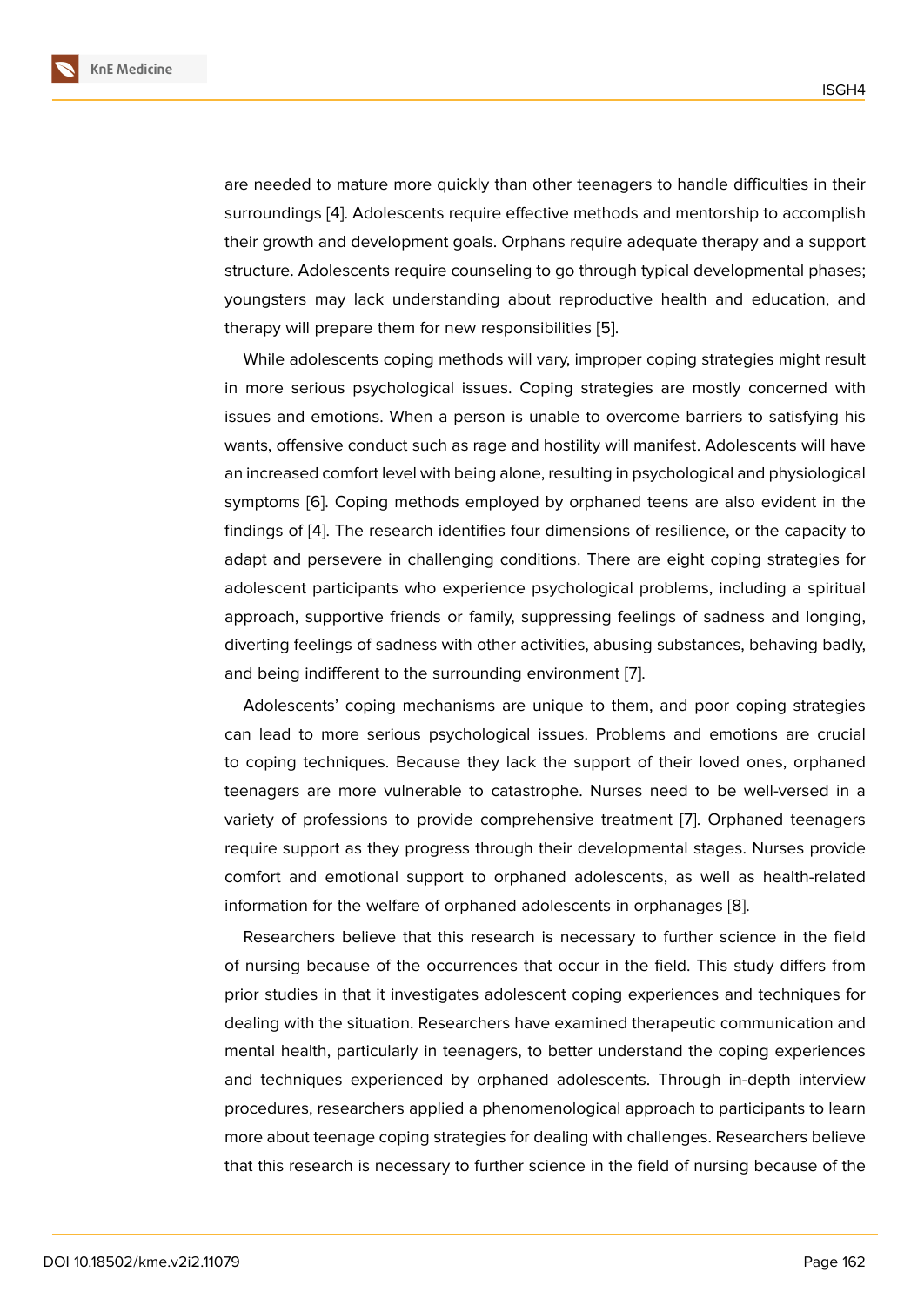occurrences that occur in the field. This study differs from prior studies in that it investigates adolescent coping experiences and techniques for dealing with the situation. Researchers have examined therapeutic communication and mental health, particularly in teenagers, to better understand the coping experiences and techniques experienced by orphaned adolescents. Through in-depth interview procedures, researchers applied a phenomenological approach to participants to learn more about teenage coping strategies for dealing with challenges [9].

# **2. Method**

## **2.1. Research Design**

This research employs a qualitative method in conjunction with a phenomenological perspective. Phenomenology is a way of examining how an individual perceives a particular occurrence [10]. The purpose of this study is to examine the coping mechanisms of orphaned teens who reside in orphanage dorms.

This technique focuses on the significance of an orphaned teenager's self-defense mechanism, where[as](#page-16-8) the underlying phenomena are the changes in activity and psychological patterns that orphaned adolescents encounter. A phenomenological method is used to provide a complete picture of orphaned adolescents and their coping processes or self-defense tactics. Purposive sampling was used to collect data.

## **2.2. Recruitment Participant**

Participants in the study were orphaned youths living in orphanage dormitories. Purposive sample collecting methods or carefully selected samples targeted to study goals are used. Individuals are chosen or purposely picked because they have personal experience with the phenomenon being examined. The participants who have been chosen are those who match the following conditions or inclusion criteria namely 10 to 19-year-old orphaned adolescents in LKSA, orphans live. Dormitories of the Insan Kamil Mandiri can easily describe the teenager's coping experiences and solutions for dealing with their challenges. indicating his willingness to take part in the research.

In qualitative research, data saturation requires a high sample rate. If the data has not yet achieved saturation, determining the addition of participants can be used. Saturation occurs when a researcher discovers that previously collected data is repeated and confirmed. A total of five people took part in this investigation.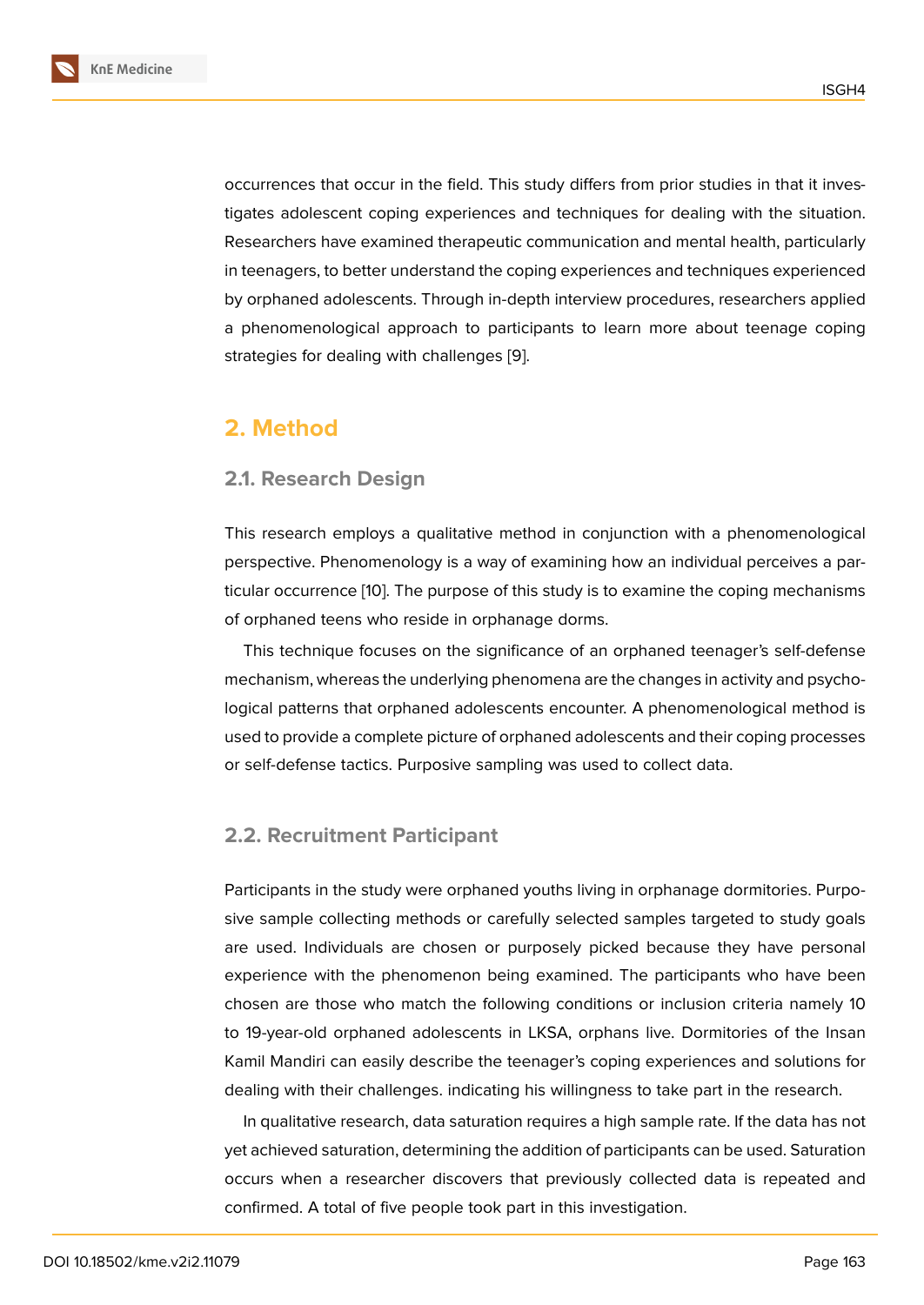

## **2.3. Place and Time of Research**

This study was undertaken based on the number of adolescents residing in the dormitory of LKSA (Children's Social Welfare Institute) Insan Kamil Mandiri Cihanjuang Cimahi City. The trial lasted nine days.

## **2.4. Research Instrument**

Researchers use data collection tools such as field notes and interview guidelines in the form of probing questions, interview recording devices that use voice recorders in the form of gadgets or mobile phones, or interview recording devices that use voice recorders in the form of gadgets or mobile phones.

## **2.5. Data Collection Procedure**

The types of data and processes for collecting them are the focus of the qualitative data collection process. Observation and interview approaches are commonly used to gather data. Open-ended questions are used in the in-depth interviewing process. Open-ended questions are used by researchers to conduct in-depth interviews with participants. The semi-structured question is where the research begins. The recording equipment was temporarily turned off during the time of blockage, and the researchers looked at notes containing probing questions before continuing the interview. Researchers observed the participants' non-verbal replies in addition to conducting in-depth interviews. Fellow researchers took field notes to document the mood, facial mimicry, behavior, and nonverbal answers during the interview, and these notes were used to record the outcomes of the non-verbal response.

Interviews were performed with participants, and contracts were made with them for the validation of interview results data by listening to interview recordings, as well as with the following interview participants. The participants' interview results were transcribed the same day by the researchers. The following day, the researcher confirmed the prior participant's identity before interviewing the next person. This procedure is repeated until the data has been saturated. Researchers discovered saturation in the fourth person and added one more to persuade them.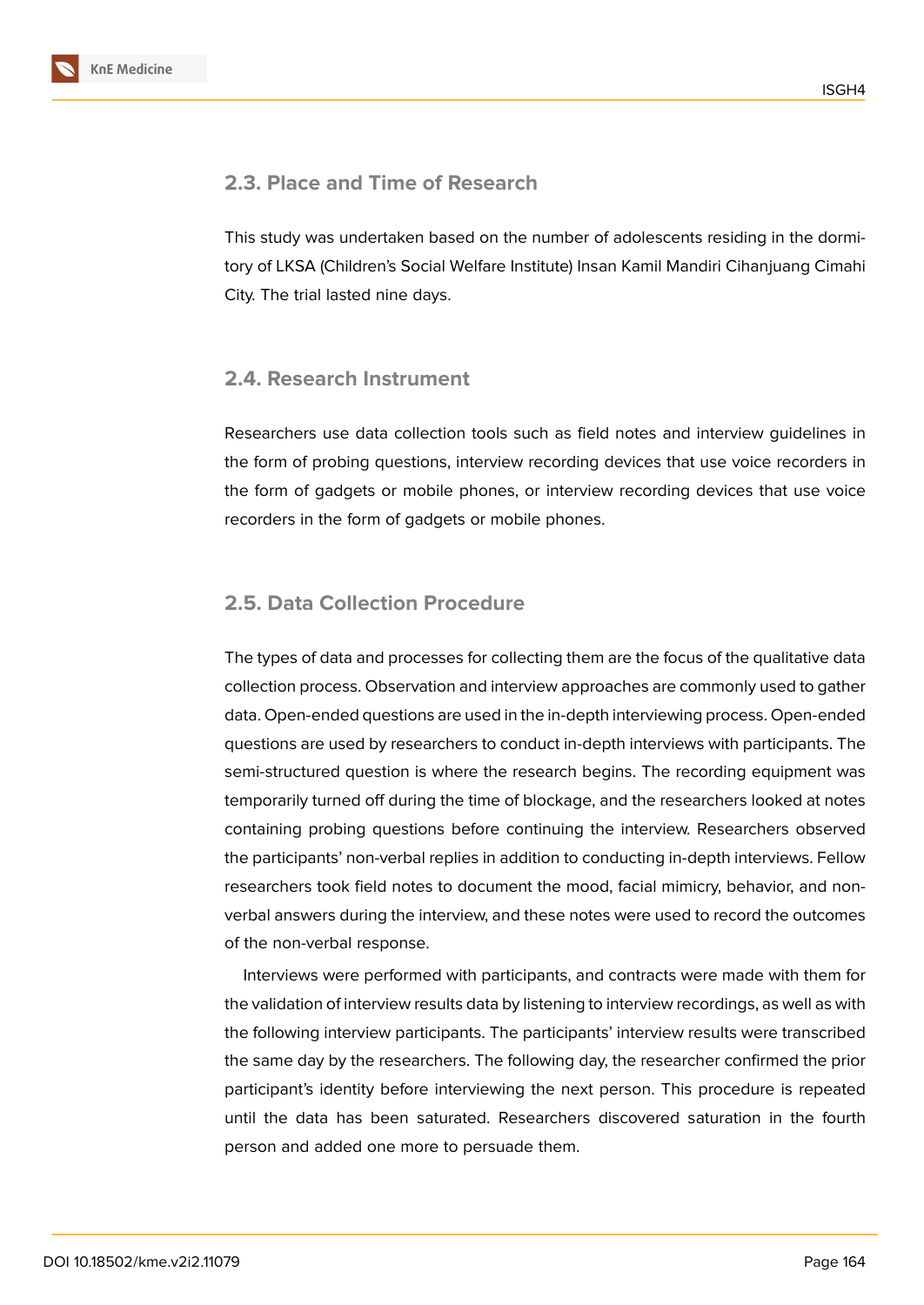## **2.6. Data Analysis**

According to Colaizzi (1978), the following are the stages of the data analysis process in this study, namely the first stage is when the researchers explain the phenomenon that has been researched and found to be fascinating. In the second stage, researchers conduct in-depth interviews with participants and record other things that support the research process in field recordings to get a picture of the phenomenon being examined. In the third stage, the researchers create a transcript of the interview, which is then read aloud in its entirety according to the participants' language. In the fourth phase, the researchers re-examined the transcripts and extracted key statements on the topic under investigation. In the fifth stage, researchers use scientific language or other scientifically relevant methods to elucidate the significance of remarks provided by participants. Researchers group and organize major meanings into keywords and themes in the sixth stage. In the seventh step, researchers synthesize all of the ideas that emerge from participants into a picture of the topic under investigation. In stage eight, researchers provide feedback or validation to participants by giving the outcomes of the interviews. In the ninth stage, if new data is discovered during the validation process, it must be included in the description and rearranged by the researcher.

# **3. Results**

Before performing the research, the researcher explained the goal, advantages, and method of the study to the street children and then obtained a signed informed permission form indicating their desire to participate in the study. Five teens agreed to participate and signed an informed consent form.

|                | NumParticipant's<br>Initials | Age       | Living in an Education<br>orphanage |                     | <b>Status</b>                                    | City<br>birth | of |
|----------------|------------------------------|-----------|-------------------------------------|---------------------|--------------------------------------------------|---------------|----|
| 1              | AA (male)                    | 17<br>old | years 3rd years                     | Secondary<br>school | didn't have Garut<br>a mother                    |               |    |
| 2              | U (male)                     | 17<br>old | years $2^{nd}$ years                | Secondary<br>school | didn't have Cimahi<br>a father                   |               |    |
| 3              | P (male)                     | 13<br>old | vears $1^{st}$ years                | Primary<br>school   | didn't have Bekasi<br>mother<br>a<br>and father  |               |    |
| $\overline{4}$ | SS (female)                  | 16<br>old | years 3rd years                     | Secondary<br>school | didn't have Bandung<br>mother<br>a<br>and father |               |    |
| 5              | SA (female)                  | 17<br>old | years 1st years                     | Secondary<br>school | didn't have Garut<br>a father                    |               |    |

Table 1: Characteristics of Participants.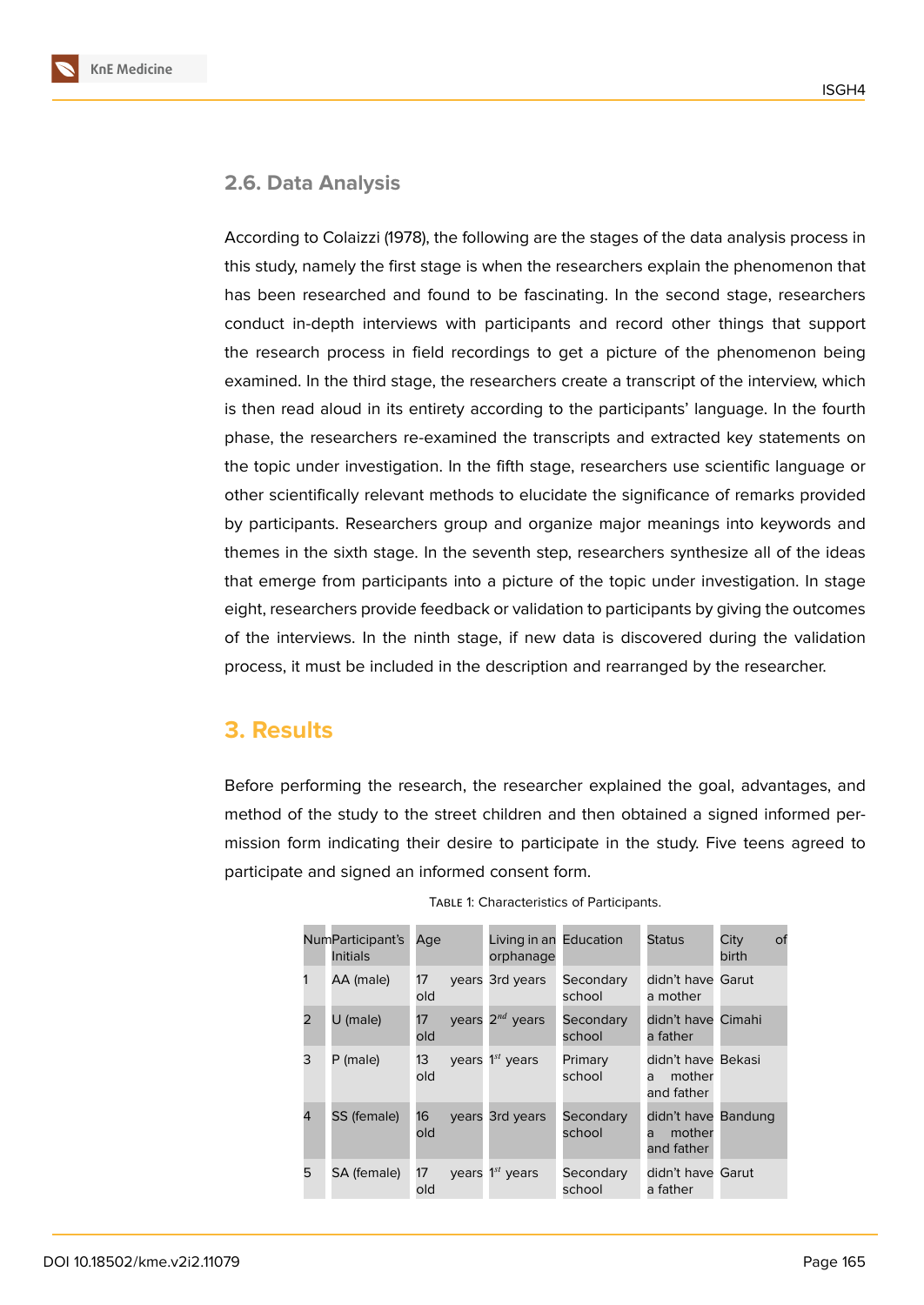#### **3.1. Theme Analysis**

In-depth interview findings with five participants (1978) obtained six themes that show orphaned adolescents' coping strategies in the LKSA Insan Kamil Mandiri orphanage, namely: 1) Reasons for living in orphanages; 2) Positive Response to Living in Orphanages; 3) Problems of Adolescents Living in Orphanages; 4) Coping strategies for adolescents living in orphanages; 5) Support obtained by adolescents living in orphanages, and 6) Adolescents' hopes for the future.

**Theme 1 Reasons for living in orphanages**. Orphaned teenagers have their motives for remaining in the institution. The primary reasons why teenagers are placed in orphanages are divided into two categories in this study: a. Internal causes of orphanage adolescent, b. External causes of orphanage adolescent.

## **3.2. Orphanages exist for a variety of causes.**

According to the findings of a study on the coping methods of orphaned teenagers living in orphanages, the internal reason that motivates adolescents to reside in orphanages is a desire to attend school, pity for their family condition, and avoid behaving inappropriately.  $1^{st}$  Participant stated that she was in an orphanage because she desired to attend school. Participants put it this way: "The first *time through them, if you can have an orphaned my family invited here."* (P2-3) Another reason expressed by participants when deciding to live in an orphanage is because of pity for the family this is expressed by participants 1, 4, and 5 as follows: "The manager said he tried here for three months at first, but after that, he realized that pity parents also want their children to attend school, so he decided to stay." (P1-11) Apart from these two factors, there are several others. Another argument given by participants is that follow must be to avoid undesirable behavior. "So godly child, trained so that it is not resistive again if instructed," said participants 2 and 4. (P2-5).

#### **3.3. Orphanages exist for a variety of causes.**

Participants also mention external causes when living in an orphanage without parents, as follows: "There is no mother." (P1-2) Participants also cited the lack of a cost of living as an external reason. Participants 1, 4, and 5 expressed the following statement: "Perhaps you won't be able to pay the fees" (P1-7)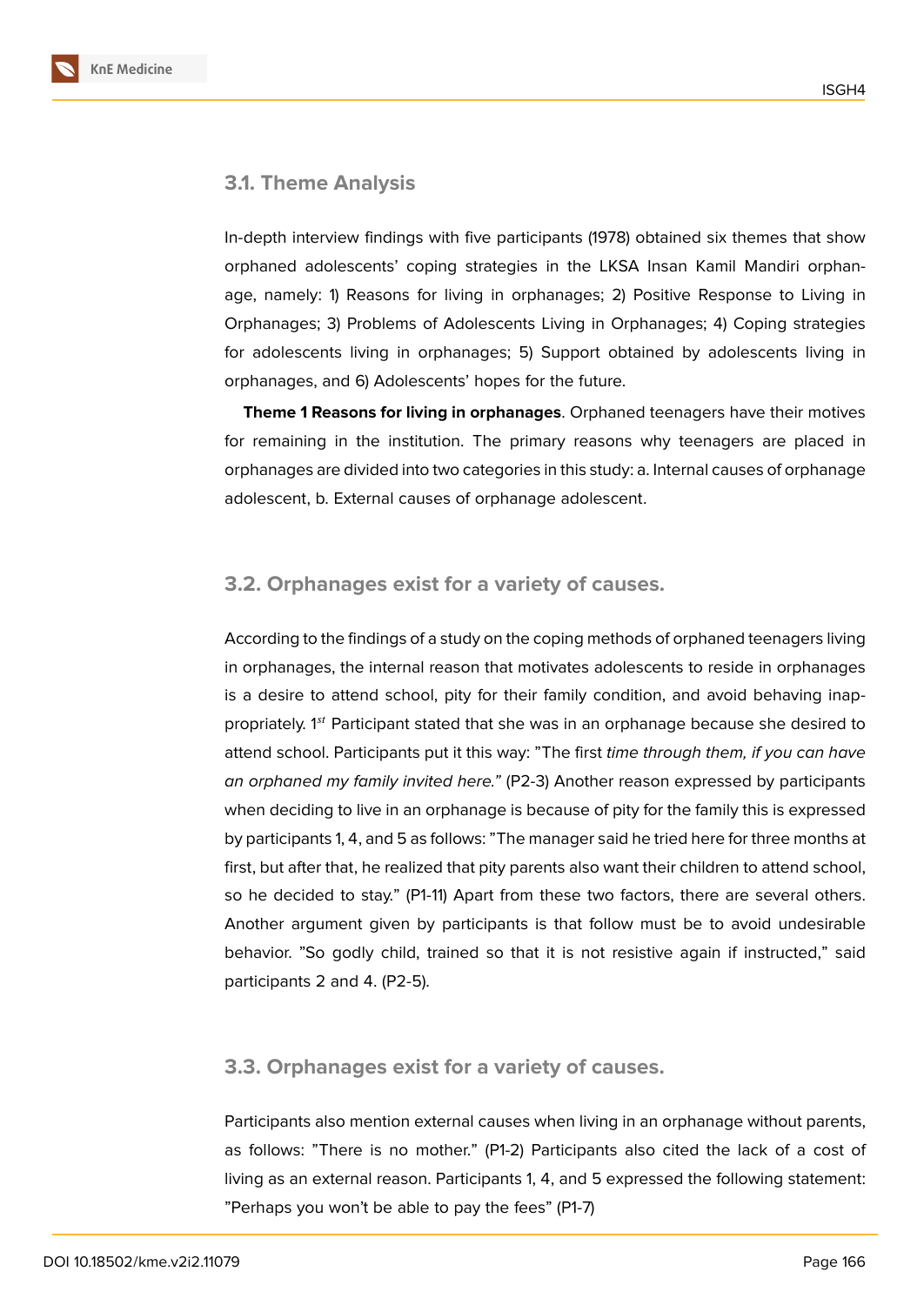

**Theme 2 Positive Response to Living in Orphanages**. An orphanage is a facility dedicated to assisting and educating children who are orphans. Adolescents living in orphanages will experience both positive and negative emotions as a result of the change in their surroundings. According to participant 3, the positive response to living in an orphanage is classified as the positive aspect of living in an orphanage with a subcategory of pleasant sensations experienced by teenagers while living in an orphanage.

Three individuals reported experiencing positive sentiments when they initially moved into a property, such as being delighted to see friends at the market. Because I have a lot of friends," participant 3 stated (P3-22), "Because they enjoy being invited to participate in social activities with their pals" (P3-25). Participant 3 likewise expressed a sense of contentment with his or her house. The following is how Participant 3 conveyed his favorable feelings: "happy" (P3-19) By learning alongside people here, you can subsequently be able to bring happiness to others (P3-20). In agreement with participant 3, participant 1 stated that he was content to be at home with his pals. It is articulated as follows: "(a friend's name) I believe is enjoyable, can also be invited to joke, can also be invited seriously, the appropriate sharing for me" (P1-36). The satisfaction of knowing how to preach appropriately and experiencing changes throughout the stay is expressed by participant 1 in the following statement: "It's here; you can see how it's going to be excellent" (P1-15).

Participant 1 experiences pleasure in a variety of settings. Additionally, participant 1 expressed happiness in the classroom setting. "Happy, a lot anyway," participant 1 stated. (P1–12) The satisfaction of learning how to preach correctly and experiencing improvements during the stay is also expressed by participant 5 in the following statement: "Can't praying now since the Qur'an says yes." (P5-44) Several participants expressed the sentiment of a house that has developed into its own home. "It's good to be at home," said participants 3 and 5. (P3-24)

**Theme 3 Problems of Adolescents Living in Orphanages.** Teenagers in orphanages will express their emotions throughout their stay, as they encounter new patterns of activity and new lives, as well as new life challenges. According to the findings of this study, adolescents living in orphanages fall into two types of difficulties: a. adolescents' problems during their initial stay in an orphanage; and b. teenagers' problems following a prolonged stay in an orphanage. When teenagers first reside in an orphanage, they face several difficulties. Adolescents living in orphanages endure major changes in their sentiments as a result of the environmental changes and develop new difficulties as a result of the new problems. Teenagers who live in orphanages confront a wide variety of difficulties.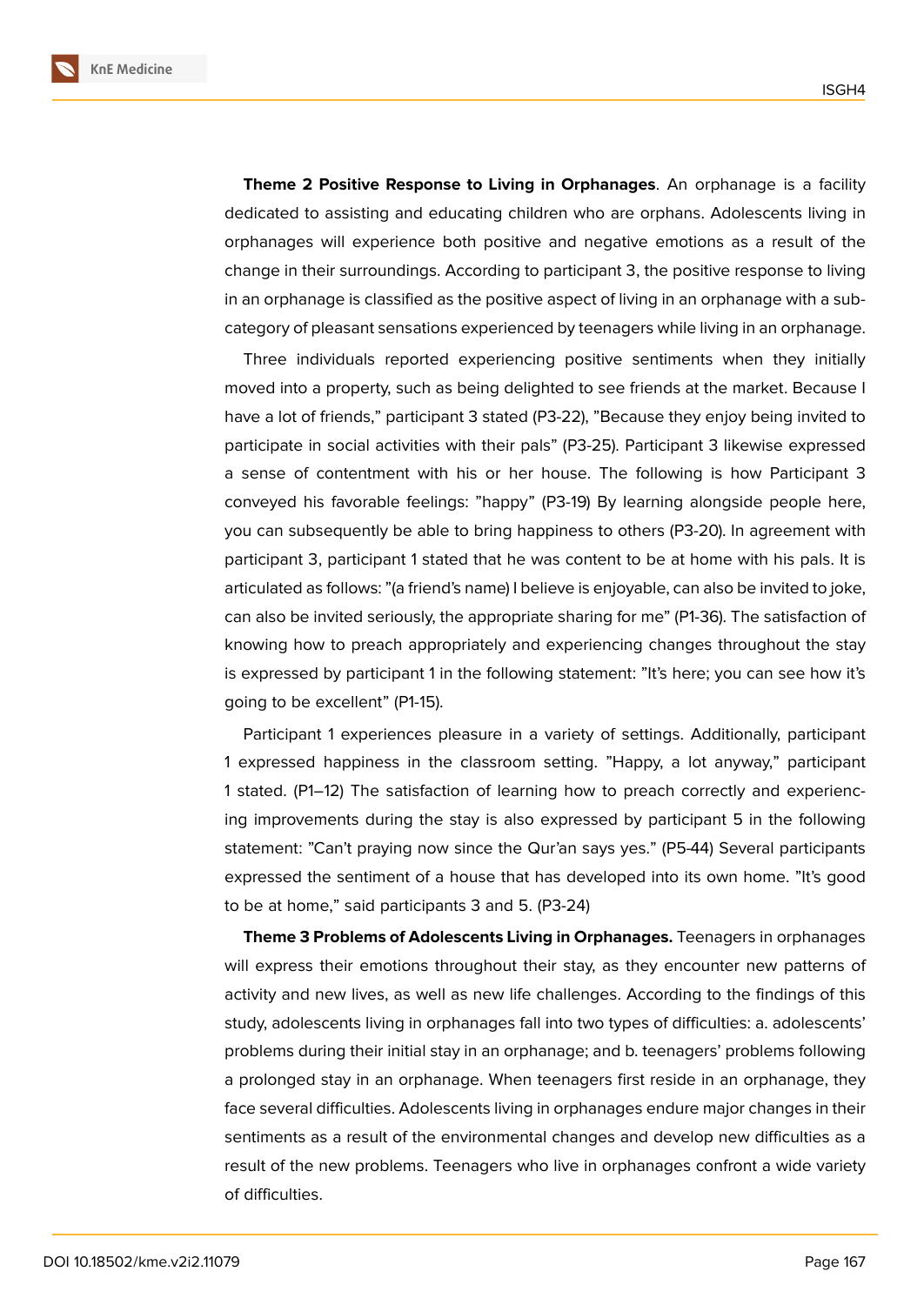When they first resided in an orphanage, participant 1 stated that they felt uneasy in a new setting or felt out of place. According to participant 1, the following remark is true: "I'm not immediately at ease, and I'm not interested in playing the guy. (P1-8) Another issue highlighted by participant 1 is the difficulty of adjusting to life in an orphanage. As participant 1 expressed, "It may be tough to adjust." (P1-29) Additionally, participant 1 reported another difficulty associated with the initial stages of homeownership: feeling inferior to other housemates. "No, you are not hopeless; you simply know how you feel." It is still less than the previous figure. Not nearly as much as those who entrust them with the task of championing religion. If I continue to be short, " (P1-18) Adolescents face difficulties following an extended stay at an orphanage. The issue was not only that this was the first-time teenagers who lived in an orphanage, but also that participants encountered the issue during their stay. Participant 1 expressed the desire to return home in the following manner: "Embrace. No, unless you're feeling quite well. There has to be an underlying notion of return or something similar "(P1-16). The difficulty of teenagers while they stay at home also manifests itself in the home environment, as miscommunications and little conflicts with family members become bad feelings. As participant 1 put it, "the majority of minor issues are there if there must be a difference of understanding" (P1-38). At home, the envy of others who are with their parents also develops into a significant issue during adolescence. According to participant 1, "There must be an underlying feeling of envy." I am as competent as I am incapable of demonstrating that sense "(P1-41).

Participant 1 and participant 2 both indicated difficulties during their time at the home, including difficulties with money, sadness when seeing others with their parents, and a sense of laziness as a result of the numerous household activities they undertook. "Yes, the most money has been lost," participant 2 stated. (P2-30) The issues that Participant 4 expressed throughout his stay at the home were his want to return home, his inability to leave the house, the house restrictions, and his envy when he saw his friend with his parents. "Most people are not free to go out," participant 4 stated. (P4-17).

Four participants reported experiencing a sense of desire for their parents. Participants 2, 3, 4, and 5 expressed their need for their parents as follows: If I miss, it must be daily, but it is for my benefit that I miss. (P2-15) The problem of teenagers who are unable to attend school due to their orphanage upbringing along with issues at the orphanage, orphaned teenagers have difficulties at school, some of which stem from the harsh attitudes of their classmates. Friendship-related negative attitudes could not escape the lives of youths living in orphanages, who were mocked and deemed insignificant by school friends, as experienced by participants 2 and 5.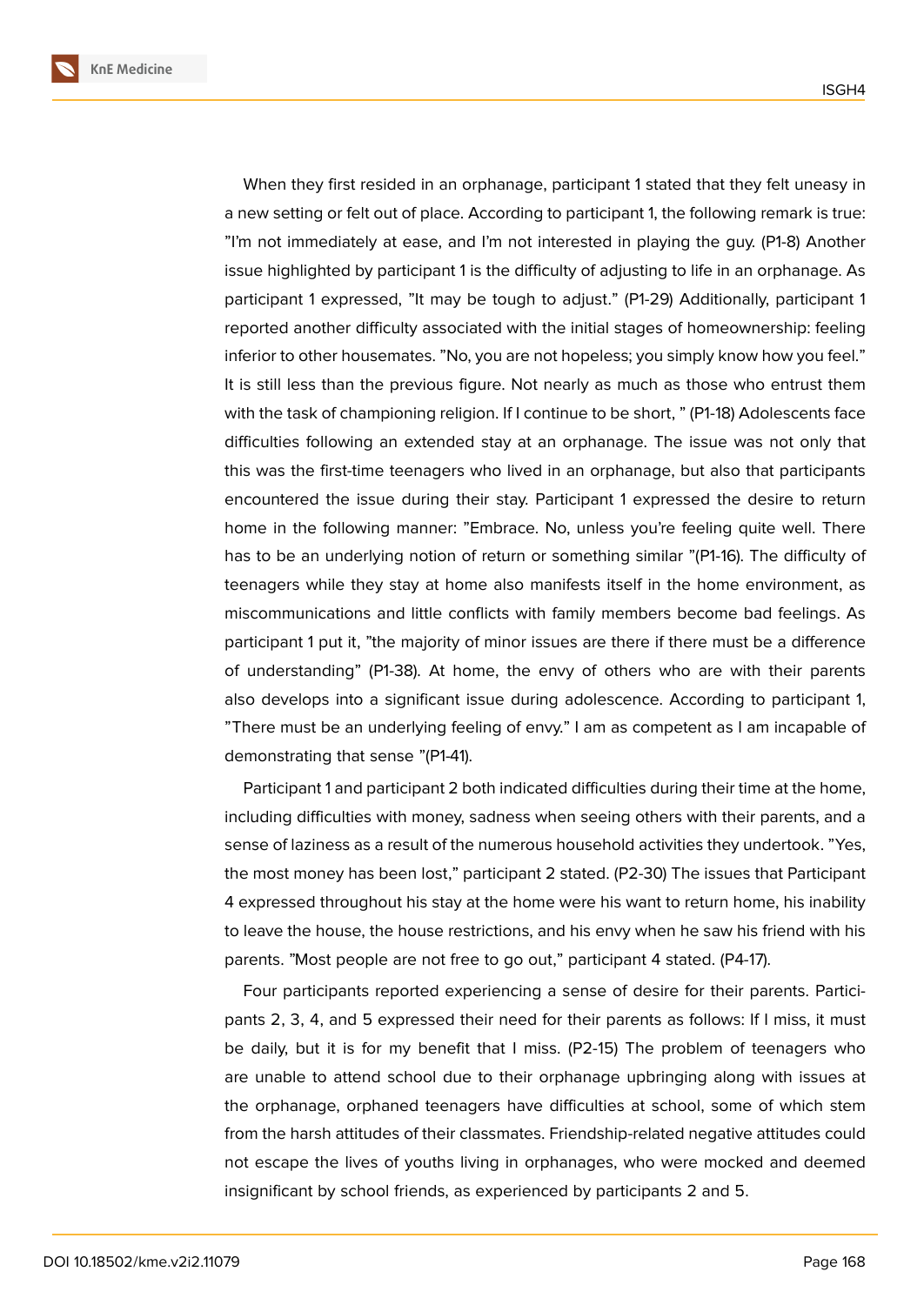

**Theme 4 Coping strategies for adolescents living in orphanages.** According to the results of the investigation, adolescents living in orphanages have five distinct ways of resolving problems: a. Spiritually, b. Psychologically, c. Physically, d. Socially, and e. Through other activities.

## **3.4. Spiritually resolving conflicts**

How to resolve the issue spiritually was expressed by several participants; participants 2, 3, and 4 prayed for their parents. As stated by three of the participants: "Praying"(P3- 26)

## **3.5. Psychologically resolving problems**

While residing in an orphanage, participants also revealed how to resolve psychological issues. Participants 1 and 4 decided to cry alone when they were having difficulties or yearning for their parents. "I miss my regular sobbing," participants 1 and 4 stated (P1-26). In addition to crying, participants 1 and 4 chose to be alone when they encountered difficulties. "Yes, I want to cry for you," like in the following statement: I'm not sure what he wants. (P1-28) Participants 2,3, and 5 also utilized a variety of approaches to resolving their issues. Participants have a proclivity towards becoming enraged. As demonstrated by the following statement: "Yes, I have never been there." (P2-31) "Pain"(P3-31) Participants 2 and 5 was less prone to overthink the situation.

#### **3.6. Physical ways to resolve issues**

Four people demonstrated how to tackle the challenge physically. Participants 3 and 5 are responsible for resolving issues when they arise, as mentioned below: "Opposite" (P3-50) Participant 2 acts in a variety of ways. When they encountered a challenge, participant 2 opted to flail or do anything. As stated in the following sentence: "Most slamming the sendal" (P2-32). Participants 4 and 5 have an alternative method of evading the orphanage. As in the following statement: "If you previously missed it, return home" (P4-22)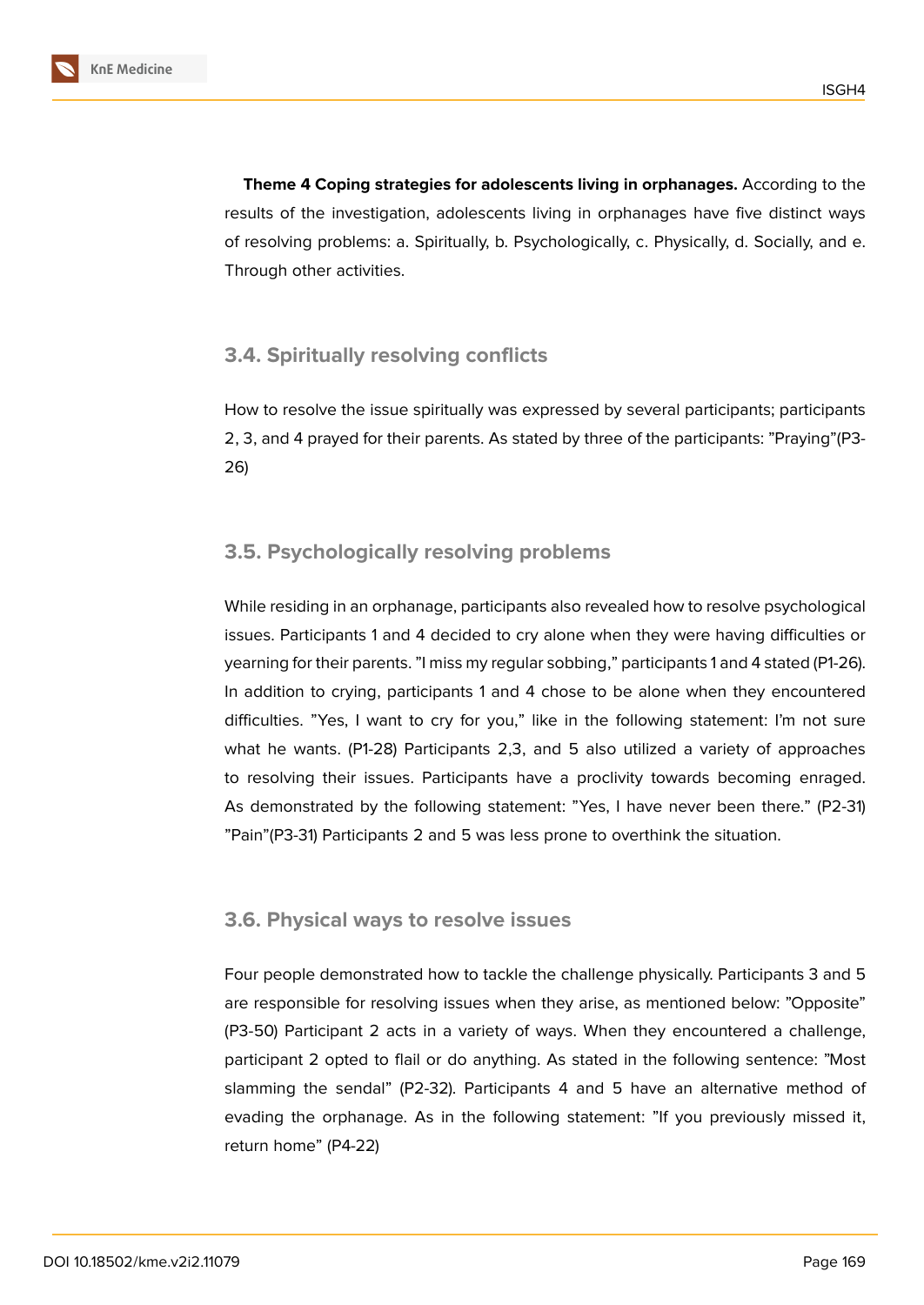

## **3.7. Social problem-solving techniques**

Human contact as a social creature is also how orphaned teenagers live. When participants 1, 2, 3, and 5 encounter an issue, they indicate that they will confide in a close friend or another person they believe is suitable to discuss the tale with. The following are excerpts from participant statements 1, 2, 3, and 5: "Yes, lots of socializing with kayak pals sharing experiences" (P1-30) In comparison to the other participants, participant 1 not only tells stories to his friends but also resolves conflicts with visitors to the residence. Sharing participants' experiences and information can make them joyful and temporarily forget about their troubles; also, calling existing family members can assist participant 1 in resolving their issue. As participant 1 remarked, "there are others who come from outside to organize activities here who are typically bakers or wealthy individuals who give expertise that I enjoy." (P1-34). Participants 1 and 4 also showed their envious feelings toward friends who were with their parents in a variety of ways. Participants 1 and 4 choose to interact with a friend's parents and view them as his or her parents and a location to share tales. Participants 1 and 4 made the following statement: "I might attempt to communicate with the folks who brought his mother, whom I consider to be my parents." (P1-42)

#### **3.8. How to resolve issues with additional activities**

Participating in various activities enables teenagers living in orphanages to alleviate or resolve their concerns. According to Participant 1, singing and writing were used to resolve the issue. "Activities," as participant 1 puts it. If I sing in any case, it is to make my heart joyful" (P1-32). In comparison to participant 1, participant 2 resolved the issue with devotional work in an orphanage, marawis training, and soccer. Participant 2 stated the following: "Love to have a good job, it's both again" (P2-40) "Yes, the attention is no longer on the same problem; the focus is on how this task is done" (P2-41). Along with the orphanage's activities, participant 3 overcame sleep difficulties. Participants 4 and 5 also confirmed this. Participants 3, 4, and 5 all stated the same thing: "Sleep anyway." (P3-40). School activities are also a means of resolving the problem for the five participants. This was mentioned by participant 5 as follows: "Now, additionally, the street vendor is busy, so there isn't a lot of thinking here" (P5-20).

**Theme 5 Support obtained by adolescents living in orphanages.** The sources of support required by orphaned adolescents living in orphanages to reinforce or inspire them are classified as follows: a. family assistance, b. school assistance and c. home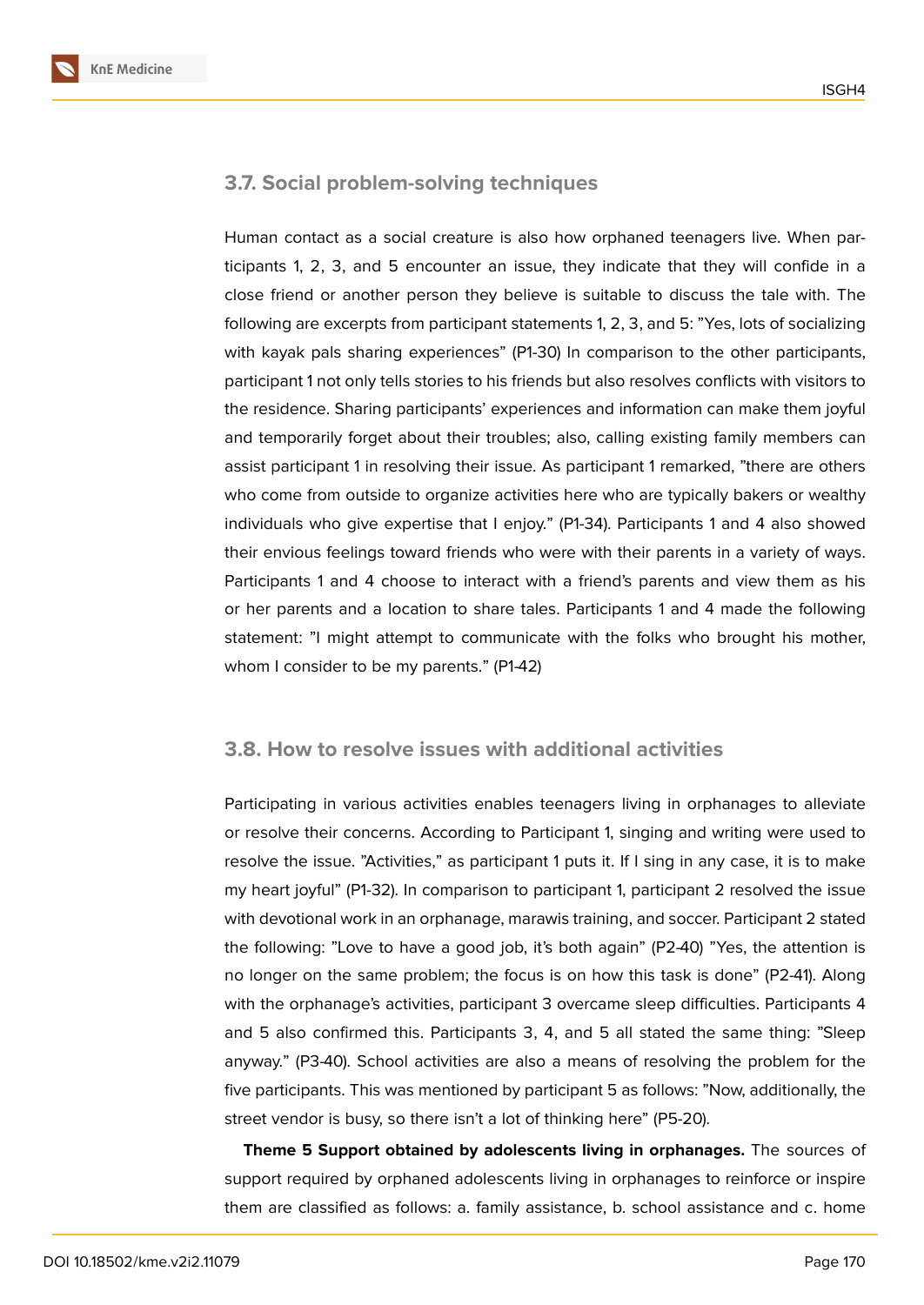

assistance family members provide support. Participants 1 and 3 disclosed the source of support from their families. While residing in an orphanage, the family always serves as a motivator. Participants 1 and 3 made the following statements: Certainly, "naturally, the family is unaware of who else is missing." Identical clan " (P1-47).

The educational environment is a source of assistance. All participants identified additional sources of support. Friends and teachers in the school environment are constantly supportive and appreciative of teens who live in orphanages, which causes them to become eager and unconcerned about their current living situation. All participants say this in the following statement: "If you could support it, yeah, wealthy individuals can appreciate the people who live here." Participants shared their concerns about teenagers living in orphanages. Some participants' friends and school teachers demonstrated a positive approach, such as being ordinary and not discriminating. Participants 1, 2, 4, and 5 disclosed the following about their normal-behaving friends: "Stay-at-home classmates" (P1–19) Along with the above-mentioned sources of support, participants expressed their gratitude to school teachers. Participant 2 revealed that teachers at his or her school did not engage in self-discrimination. As stated in the following: Teachers, masters of religion" (P2-28) domestic environment as a source of assistance Sources of support can also be found inside the home setting; participants 2 and 5 indicated that the owner of the house and upperclassmen became sources of support to endure living in the household.

**Theme 6 Adolescents' hopes for the future.** Everyone, including adolescents living in orphanages, has hopes or ambitions for the future. The researchers' investigation revealed four distinct categories in adolescents' future aspirations, namely: a. the hope of teens to live independently; b. the hope of teenagers to be able to work; c. the hope of teenagers to achieve their goals; and d. the desire of teenagers to repay the favor. Teenagers' aspirations for self-sufficiency Participants 1, 2, and 5 expressed a desire to live independently or without causing inconvenience to others. As the first, second, and fifth participants stated, however, "without a mother, I must rely on myself. I must also be alone to avoid always seeking assistance from others. " (P1-25) Teenagers' other aspiration after leaving an orphanage is to work and/or start their own business.

According to participant 1, the following assertion is true: "When I leave this place, I want to work immediately. Continue if there are outcomes that indicate a desire to continue college, even though college can also be a source of income. " (P1-50) As with participant 1, participant 5 anticipates owning a business. As stated in the following sentence, "So entrepreneur" (P5-49) Teenagers hope to be able to accomplish their objectives. In the interviewees' responses to the analysis, the participants articulated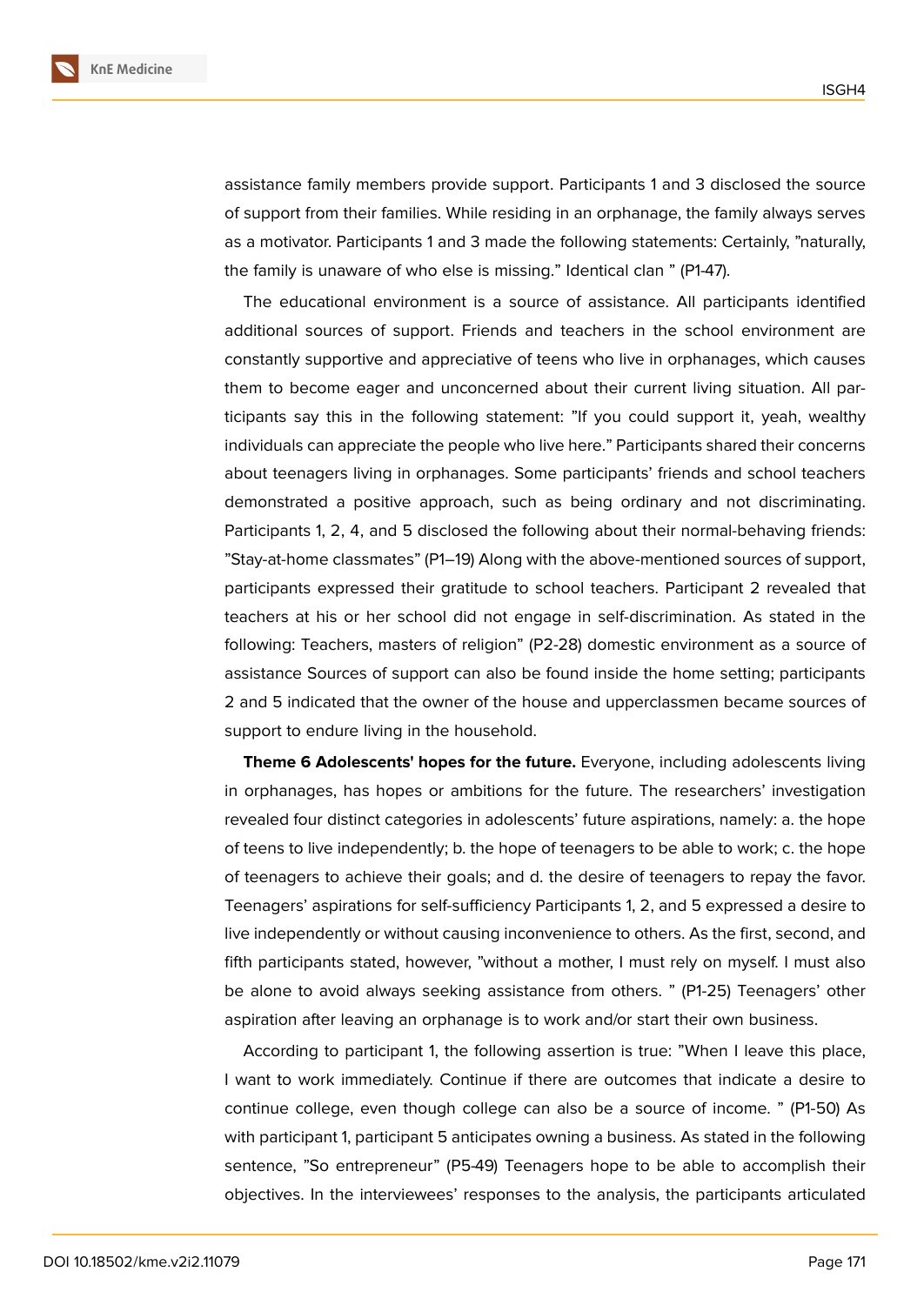their future aspirations. As stated in the following statement, participant 2 aspired to be a religious teacher, participant 3 to be a police officer and participant 4 to be an architect. (P2-45).

The hope of a teenager to repay a favor Another wish mentioned by participants was to repay those who had influenced them as youths. Participant 4 expressed a desire to repay the individual who showed him kindness by escorting his mother to heaven. The following is the formulation of the statement: "Hopefully, tea will remain true to its nature. Repay the favor to everyone who has ever been a source of concern for you "(P4-33) Participants anticipated that he would desire to be more proactive in his learning and more consistent in his actions. As stated in the following sentence: "Yes, it will become much more powerful in the future" (P2-42) In comparison to participants 2, 3, and 4, participant 5 wishes to assist her stepmother to avoid future conflict. As stated in the following: "I'm hoping that now that I've emerged from here, tea will instantly attempt. Allow it to book immediately to mother S so that it is not entered here if S succeeds, I, too, must assist Mama "(P5-51).

## **4. Discussion**

**Theme 1 Reasons for living in orphanages.** Living at an orphanage is a difficult option for teenagers to make. There are several reasons why adolescents are forced to live in orphanages. There are two reasons given by teens living in orphanages (participants) for why they ended up living in an orphanage: internal and external causes. Internal reasons are those that originate inside an individual and motivate them to live in orphanages, whereas external reasons are those that originate in the environment or external situations that motivate adolescents to live in orphanages.

The desire to attend school was also a factor in the decision of some individuals. Teenagers living in orphanages are motivated by a desire to learn and accomplish goals. This remark is consistent with a study conducted by UNICEF [2], which indicates that children can attend school and get medical care when required; moreover, children think that the education they receive in orphanages will aid them in their battle for survival.

According to Nadyatusofia's [11] research on subjective well-being in adolescents, the majority of teens who live in orphanages do so not of their own will but due to economic circumstances, and youngsters become orphans or are abandoned by their parents. This is further confirme[d b](#page-16-9)y a study conducted by the Ministry of Social Affairs and Unicef "Save the Children" [12]. Which discovered that 94 percent of orphanage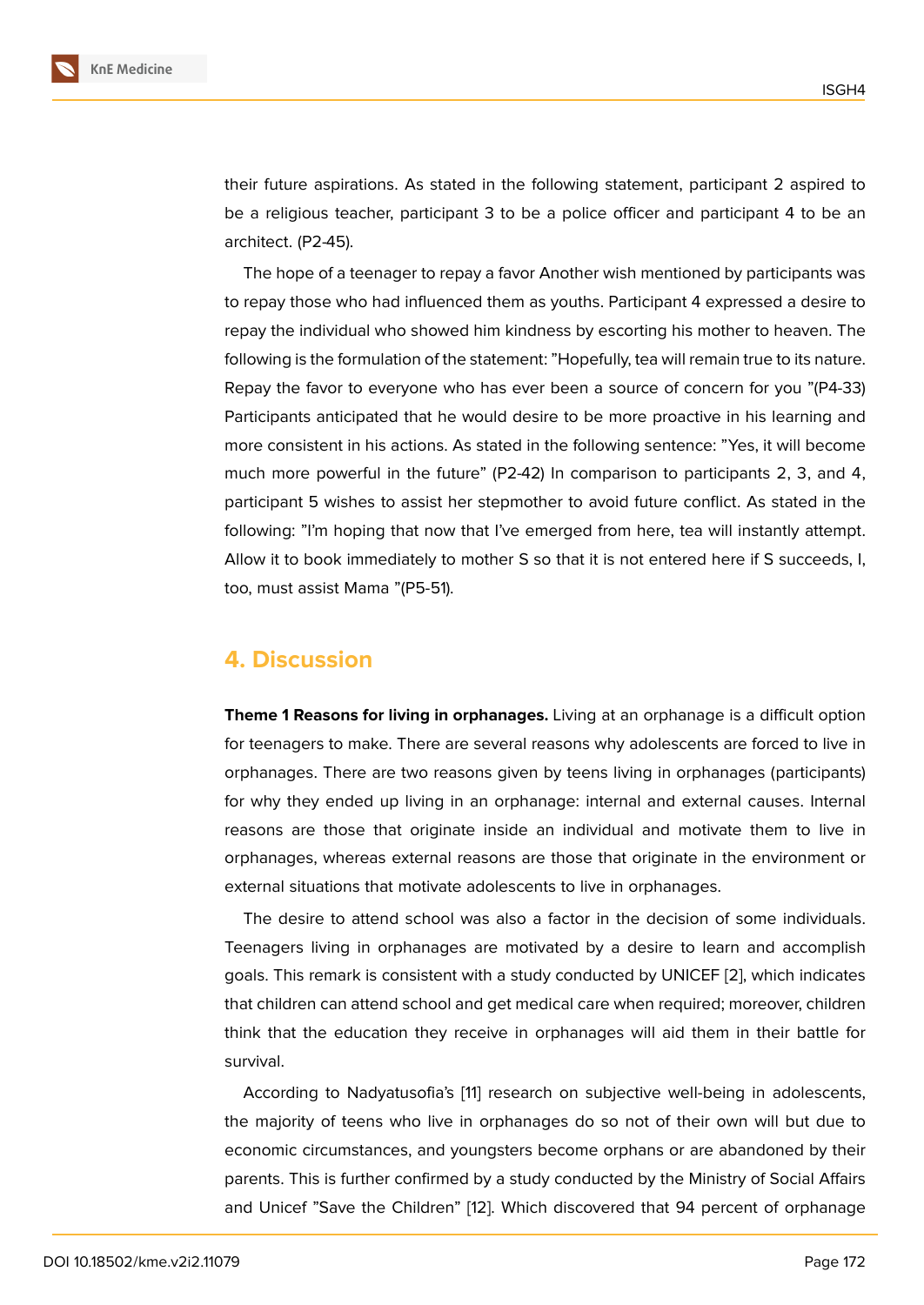residents did not originate from orphaned children, but rather from families with limited economic resources.

**Theme 2 Positive Response to Living in Orphanages**. An orphanage is a social welfare business institution charged with the responsibility of providing social welfare services to neglected children and with the responsibility of sponsoring and alleviating neglected children by providing substitute or guardianship services for foster children to meet their physical, mental, and social needs [13].

According to Astuti [14], who conducted a study on the psychosocial experiences of teenage girls in orphanages, the majority of participants indicated that the most pleasurable aspect of the institution was being amon[g th](#page-17-0)eir friends. This favorable response persisted even after t[he](#page-17-1) teens had spent an extended period at the orphanage. With time, teenagers become accustomed to living in orphanages. An individual's capacity to accept his or her position includes the ability to sense the stability of the emotional life atmosphere, the stability of the social life atmosphere, the ability to relax, and the ability to accept sentiments about one's talents [15].

This is also supported by the Minister of Social Affairs of the Republic of Indonesia's Decree on National Standards of Child Care for Child Welfare Institutions [16], which states that the purpose of alternative care, includ[ing](#page-17-2) that provided by child social welfare institutions, should be to provide an environment that satisfies the child's needs for affection, attachment, and permanence through a structured environment.

**Theme 3 Problems of Adolescents Living in Orphanages**. Teenagers living in orphanages exhibit a variety of issues. Adolescent life is fraught with turbulence and difficulties, including disappointment and pain, rising tension, conflict and adjustment crises, dreams and fantasies, love and devotion, and estrangement from adult life and cultural standards [17]. This condition is made even more difficult when teens lack a role model and someone to shield them while they face the turbulence of life's stresses throughout growth. As a result, orphaned teens must attempt to resolve existing issues on their own [4].

According to Rifai's [18] research on the adjustment of teenagers living in orphanages, orphans first felt fear and anxiety upon entering the institution. These feelings stem from adolesc[en](#page-16-3)ts' inability to adjust to the environment surrounding the orphanage, as Rahmah, Ilyas, and N[urfa](#page-17-3)hanah (2019) discovered in their study of the problems faced by children in orphanages that the issue of peer adjustment occurs because foster children choose friends to play with and it is difficult to create a pleasant atmosphere when gathering.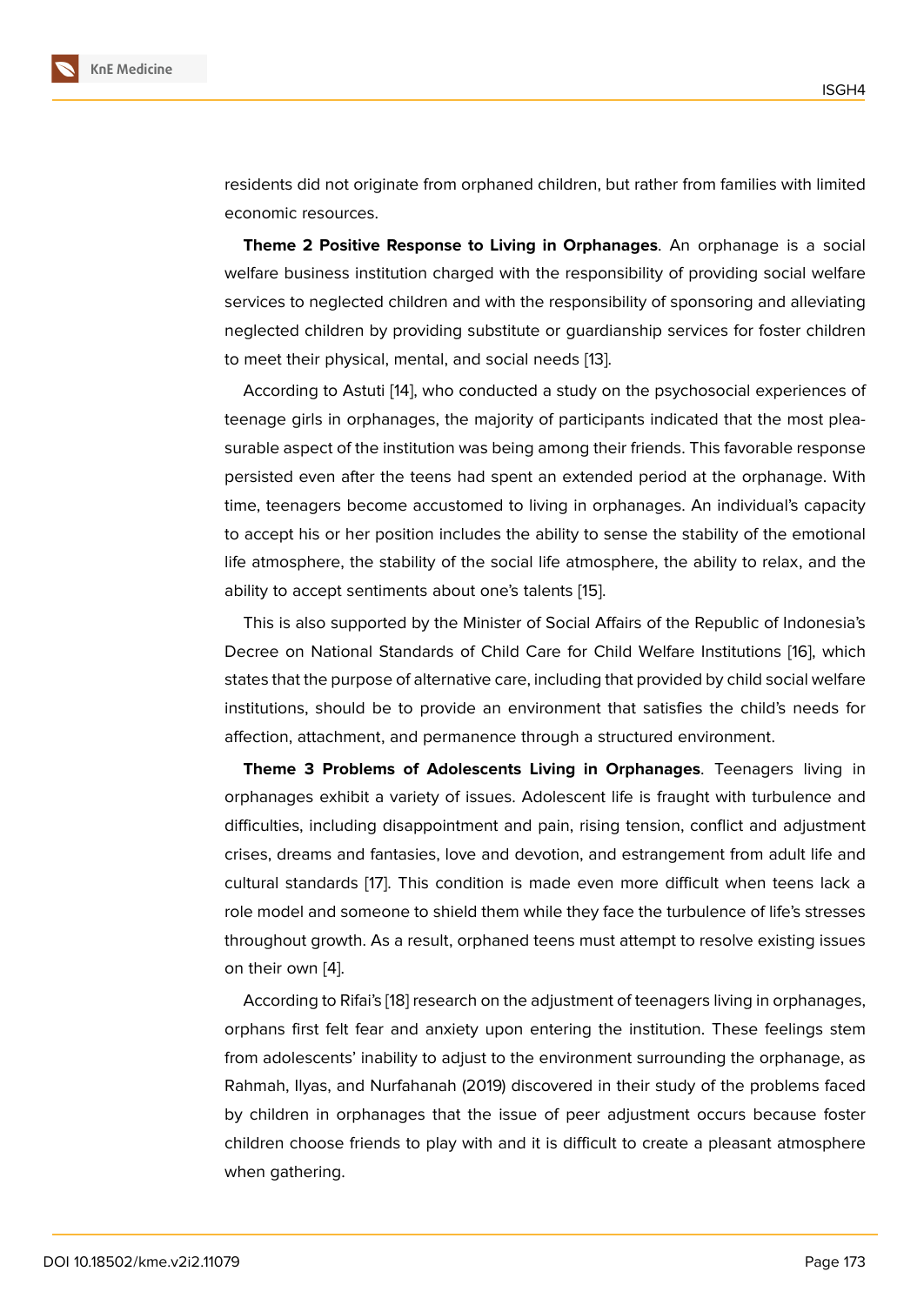In orphaned teenagers indicates that adolescents suffer emotional loneliness, in which the individual is both sad and jealous because he lacks parents. Along with feelings of envy, teenagers report that the punishment and rules in the orphanage exhaust them [19]. According to Rahmah, Ilyas, and Nurfahanah [12], the problem of adjustment with the caregiver occurs because the foster child is unable to adhere to the caregiver's norms and is also less aware of the caregiver's authority.

According t[o Ra](#page-17-4)hmah et al. [12], the most common challenges [enc](#page-17-5)ountered by children living in orphanages are difficulties adjusting to the school environment and difficulties adjusting to their peers. According to Sulthoni and Sarmini [18]. in Rahmah et al. [20], rejection by peer gr[oup](#page-17-5)s may be depressing for an adolescent.

**Theme 4 Coping strategies for adolescents living in orphanages.** Coping techniques or coping mechanisms are attempts or methods for managing [str](#page-17-3)ess that can be be[nef](#page-17-6)icial or detrimental [21]. Religious or spiritual coping is a means for individuals to use their beliefs to cope with life's stressors and difficulties. The spiritual solution to the situation, as articulated by the participants, was prayer [8].

Participants reported that [th](#page-17-7)ey physically resolved the issue by fighting, slamming their sandals shut, or fleeing the institution. This assertion is backed up by research conducted by Saraswat and Unisa [7], which found that wh[en](#page-16-7) children in the study are worried or angry, they would vent their frustrations to their peers or fight against the orphanage's caretakers. Adolescents will also avoid an unpleasant atmosphere. They are incensed.

Participants in this research indicated that they would discuss their concerns and experiences with others, exchange information with individuals outside the institution, and contact family members who remained in the orphanage if they had difficulties. This remark is consistent with Dewi and Henu's [4] research, which found that participants in their study invited trustworthy friends to discuss their concerns.

**Theme 5 Support obtained by adolescents living in orphanages.** Individuals can get social support in the form of comfort, c[are](#page-16-3), admiration, or help from other people or groups [22]. Adolescents living in orphanages require assistance; they require extra care and supervision to progress through appropriate developmental phases and avoid becoming weak human beings.

Particip[ants](#page-17-8) in this research got encouragement to continue their lives from a variety of family sources, the school environment, and the orphanage environment. Adolescents develop a support structure from family and friends at the orphanage and school. This is consistent in Astuti [14] that connection to parents and friends can predict adolescents'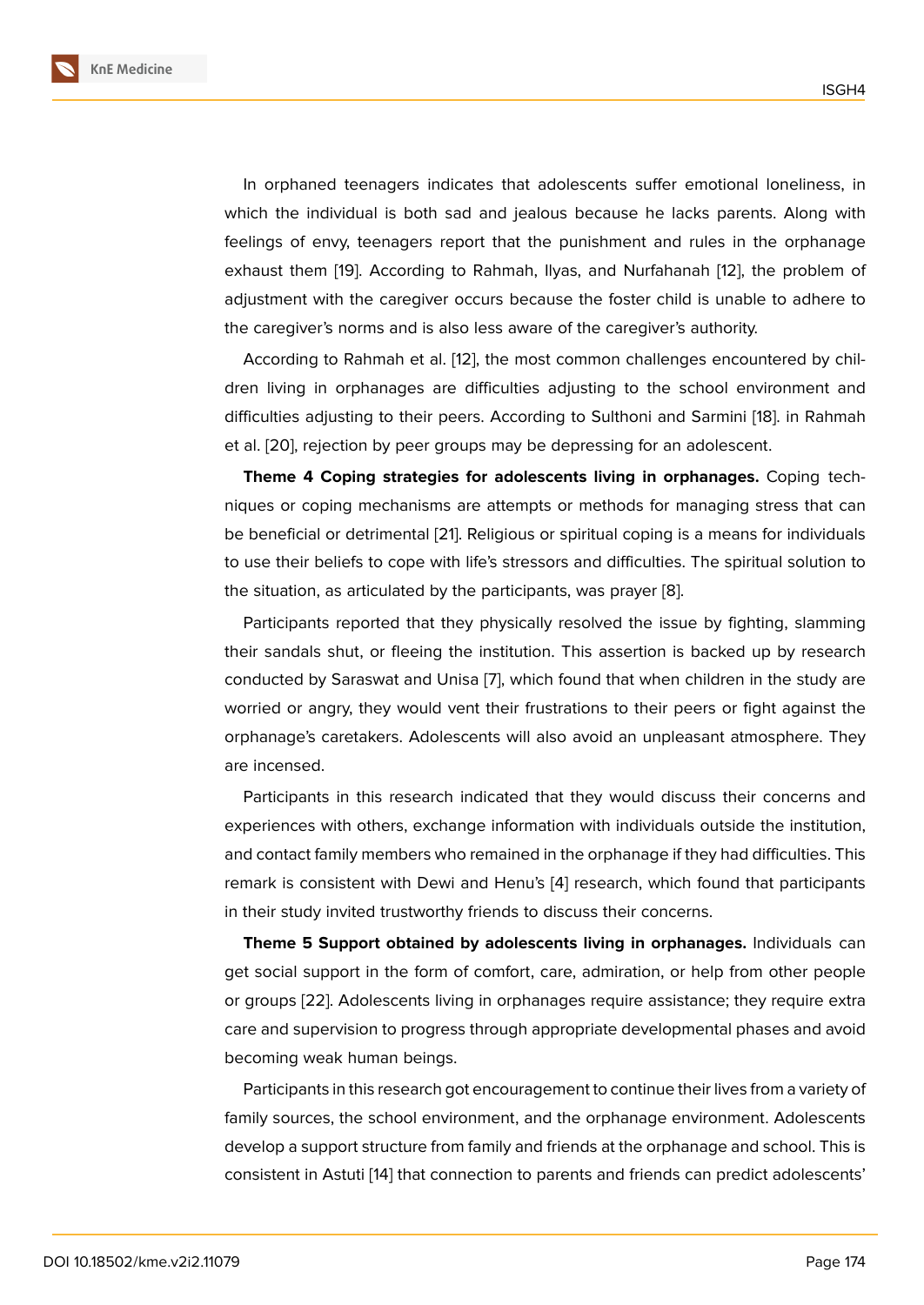pleasure in a variety of ways. Trust and communication are two positive reactions to relationships with parents and peers.

Additionally to parental and peer support. Adolescents also require support from the orphanage surroundings. Participants stated that the foundation's owners, school instructors, administrators, and seniors at the orphanage all aided them significantly in terms of offering support or inspiration and serving as role models for how to conduct their life. This is reinforced by Schwatz's (2010) remark in Astuti [14] that adolescents would experience sadness if their foster parents, administrators, or seniors are separated from them since their foster parents or guardians teach them the proper things.

**Theme 6: Adolescents' hopes for the future.** Participants revealed that they hope to live independently, achieve goals and also repay favors to others became the goals of participants. A positive way of thinking will make adolescents pursue what they expect. This is supported by the statement of Bastaman (2007) in Mazaya and Supradewi [1] who revealed that with a positive self-concept, adolescents can find meaning in life by changing their perspective, attitude towards difficulties, or obstacles by not seeing them as suffering but as a journey of life that is full of life. have to go through to [be](#page-16-0) successful.

This is also supported by the research of Dewi and Henu [4] that the characteristics of individuals who have resilience in the tenth category are having realistic goals and expectations, consisting of making foster parents happy by working, how to achieve future goals by learning, if you are successful you want to m[ak](#page-16-3)e your parents happy.

Adolescents who have a positive feeling of being accepted and appreciated will tend to develop a positive attitude towards themselves so that they can live independently during the wider community in harmony [13]. That one of the characteristics of young Indonesians, including teenagers, that distinguishes them from adults is hope or optimism.

## **5. Conclusions**

Orphaned teenagers living in orphanages will have adjustment difficulties. Changes in life patterns, shelter, and other people's perceptions of him cause teenagers to face complex issues when living in an orphanage, and a solution is required. Individuals use coping techniques or procedures to manage issues, adapt to changes, and respond to dangerous situations.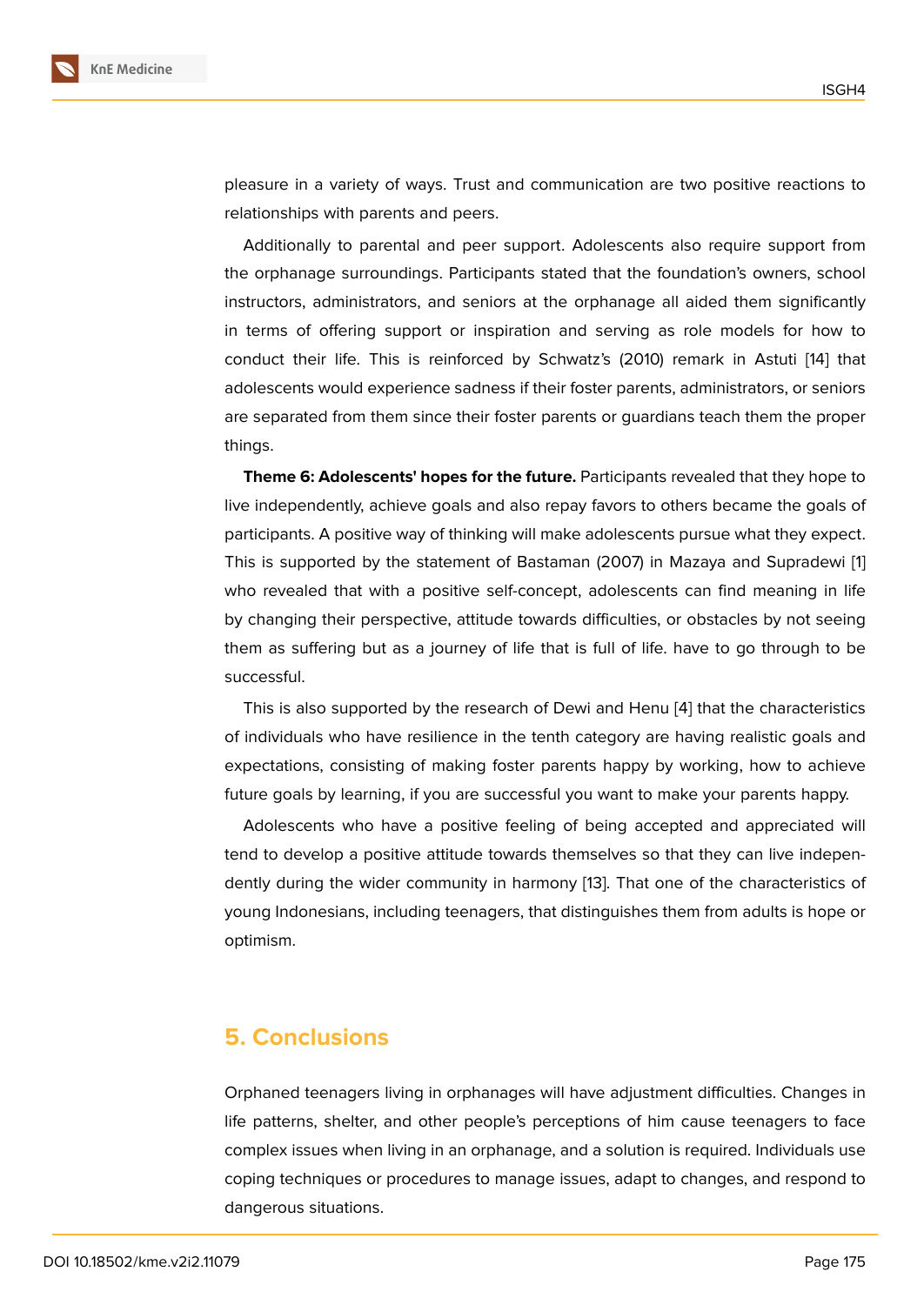**KnE Medicine**



The study uses qualitative research methodologies in conjunction with phenomenological approaches. included five people who agreed to participate in a lengthy interview (in-depth interview). After obtaining the data, it is converted to transcripts and evaluated using the Colaizzi approach. Based on the analysis of data by researchers, it can be concluded that six themes were found, namely: 1) Reasons for Living in Orphanages; 2) Positive Response to Living in Orphanages; 3) Problems of Adolescents Living in Orphanages; 4) Coping strategies for adolescents living in orphanages; 5) Support obtained by adolescents living in orphanages, and 6) Adolescents' hopes for the future.

Based on the research conducted and the findings acquired throughout the study, the researchers provide the following recommendations to teenagers living in orphanages, LKSA Insan Kamil Mandiri, and subsequent researchers:

Adolescents who reside in orphanages. It is preferable if they acquire coping techniques or better ways to tackle their challenges and incorporate lessons learned from the orphanage manager during their youth in an orphanage. Teenagers should also constantly be grateful for the difficulties they endureLKSA Insan Kamil Mandiri should conduct positive activities to strengthen bonds between orphanage residents, pay more attention to and provide affection for adolescent development, foster positive communication, and continue to motivate adolescents to face their lives both inside and outside the orphanage, as well as provide counseling guidance for adolescents to help them overcome confusion if they encounter problems. For future researchers, this study can be used as a starting point for qualitative research using qualitative methods, such as comparing the coping strategies of young women and sons living in orphanages to those of adolescents living in orphanages or comparing the coping strategies of adolescents living in orphanages to those of adolescents who do not livein orphanages or using other methods and phenomena to continue this research. since this enables them to live well and attain what they aspire for now.

LKSA Insan Kamil Mandiri should conduct positive activities to strengthen bonds between orphanage residents, pay more attention to and provide affection for adolescent development, foster positive communication, and continue to motivate adolescents to face their lives both inside and outside the orphanage, as well as provide counseling guidance for adolescents to help them overcome confusion if they encounter problems.

For future researchers, this study can be used as a starting point for qualitative research using qualitative methods, such as comparing the coping strategies of young women and sons living in orphanages to those of adolescents living in orphanages or comparing the coping strategies of adolescents living in orphanages to those of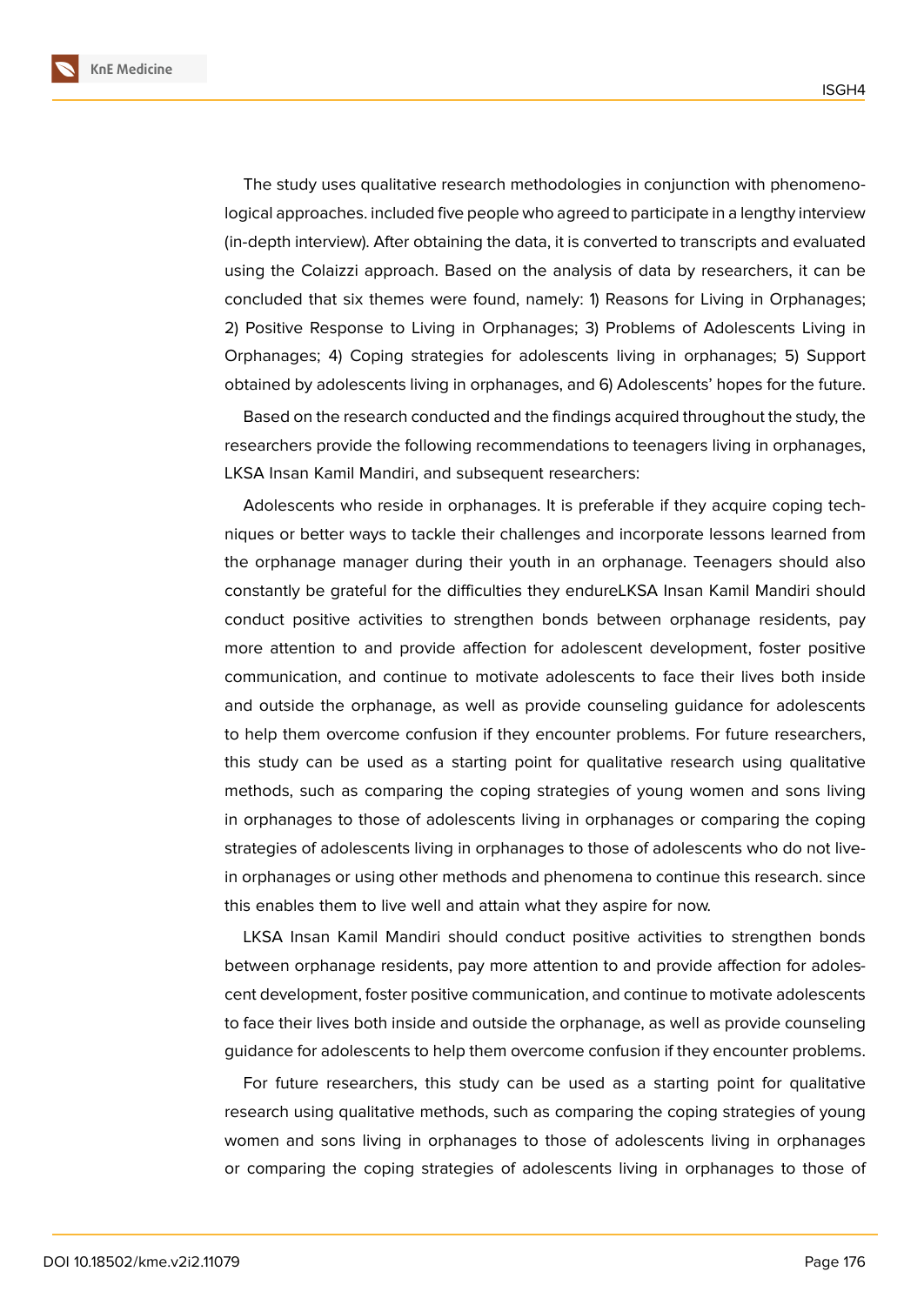

adolescents who do not live-in orphanages or using other methods and phenomena to continue this research

## **Acknowledgment**

Researchers would like to express their gratitude to FITKes General Achmad Yani Cimahi, LPPM Chairman and head of FITKes research unit in University Jenderal Achmad Yani Cimahi who has provided support to researchers during conducting research.

## **References**

- <span id="page-16-0"></span>[1] Mazaya KN, Supradewi R. Konsep diri dan kebermaknaan hidup pada remaja di panti asuhan. Proyeksi. 2019;6(2):103-112.
- <span id="page-16-1"></span>[2] United Nations Children's Fund (UNICEF). The state of the world's children 2019: A fair chance for every child. New York: UNICEF; 2019.
- <span id="page-16-2"></span>[3] World Health Organization. Coming of Age: Adolescent health. WHO healt international. United States 2019.
- <span id="page-16-3"></span>[4] Dewi GK, Henu B. Resiliensi pada remaja yatim piatu yang tinggal di panti asuhan. Hub antara citra diri dengan sikap terhadap "selfie" pada Mahasiswa.Eprint Repository Sofware Universitas Neger Makasar. 2021;5(2):7–14.
- <span id="page-16-4"></span>[5] Rachmawati A, Ria DE. Hubungan dukungan sosial dengan self esteem pada remaja panti sosial asuhan anak taman harapan muhammadiyah Bandung. Prosiding Psikologi. 2019;2(3):583–9.
- <span id="page-16-5"></span>[6] Townsend MC. Psychiatric mental health nursing. Nursing Clinics of North America. 2009;38-39.
- <span id="page-16-6"></span>[7] Abhishek S. An in-depth study of psychosocial distress among orphan and vulnerable children living in institutional care in New Delhi, India and their coping mechanisms. International Institute for Population Sciences Mumbai, India. 2019.
- <span id="page-16-7"></span>[8] Utami MS. Religiusitas, koping religius dan kesejahteraan Pribadi. 2020;39(1):46–66.
- [9] Polit DF, Beck CT. Nursing research priciples and methods.  $7<sup>th</sup>$  ed. Beijing, China: Lippincott Williams & Wilkins; 2008.
- <span id="page-16-8"></span>[10] Cresswell C. Reserach design qualitative, quantitative, and mixed methods approaches. Journal of Chemical Information and Modeling. 2018;53:1689–1699.
- <span id="page-16-9"></span>[11] Nadyatusofia R. Subjective well-being pada remaja putri yang tinggal di panti asuhan. Angewante Chemie International Edition. 2020;6(11):951–952.